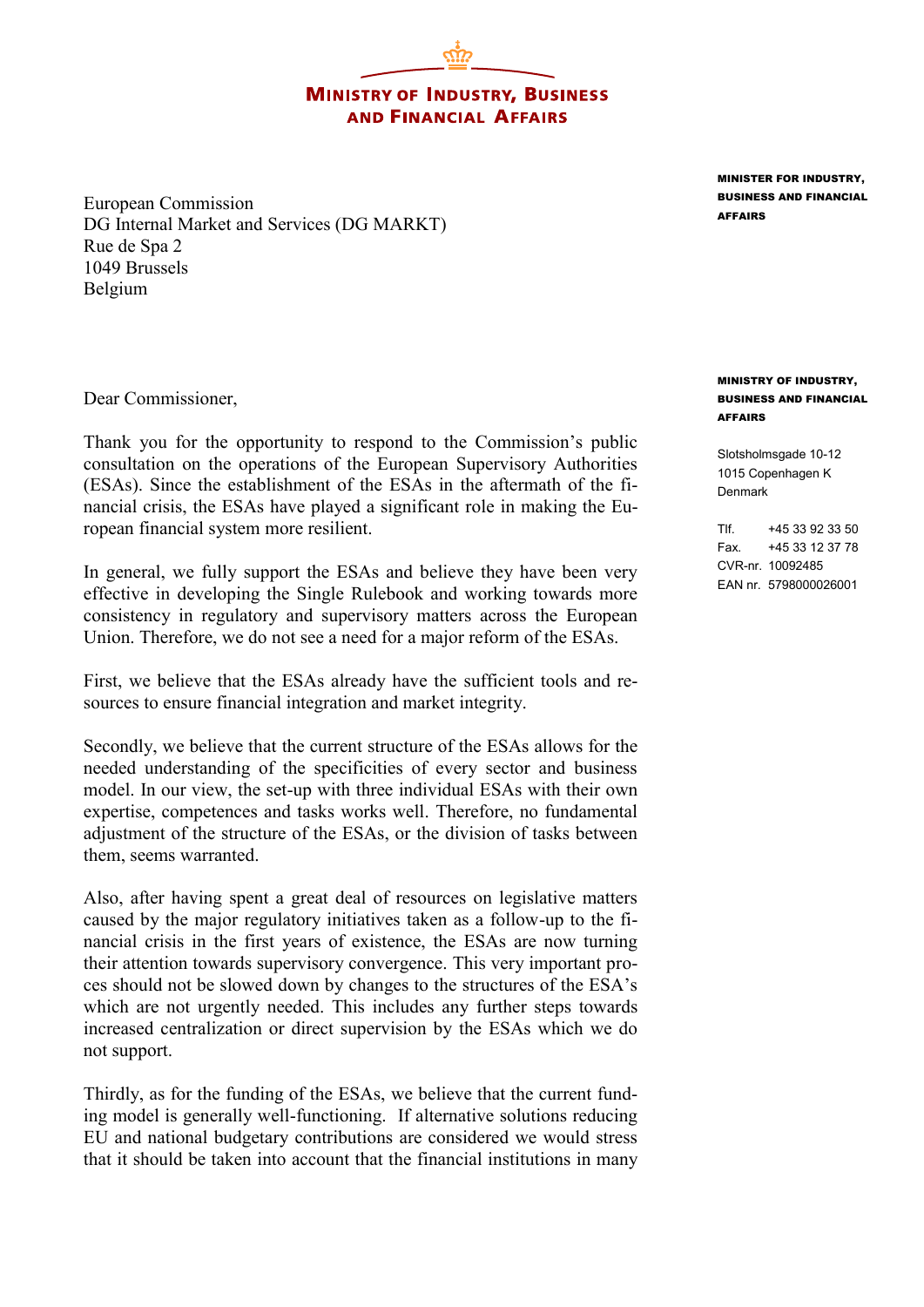Member States already provide funding to their national competent authorities. A new financing model should thus not be unreasonably burdensome. It should also be a transparent and simple set-up subject to strict control of the ESA expenses and based on the EU framework for budgetary principles.

Finally, it is vital for Denmark to ensure equal treatment of Member States whether they participate in the Banking Union or not. Therefore, the balance between participating and non-participating Member States in the ESAs should continue to be respected as is case with the voting rules in EBA.

Taking into account the positive results and developments of the ESA framework, we believe that the future work of the ESAs should be guided by the following principles:

- **The ESAs should provide technical guidance**. The division of tasks between the legislators in the EU and the ESAs should be respected. Legislators make policy decisions in the form of level 1-legislation, while the ESAs conduct work on technical matters in level 2 and 3 in respect of the political balances achieved during negotiations between the co-legislators. In recent years we have seen a practice of reverting unsolved political issues in the hands of the ESAs often due to a desire for rapid finalisation of negotiations. In our view, this practice is highly unfortunate. In continuation hereof, there is a need for appropriate timetables to complete level 1-legislation. It is important that the ESAs are allowed enough time to prepare technical standards and guidelines of a high quality and at the same time allow authorities and financial institutions sufficient time for implementation.
- **The ESAs should consist of representatives of national competent authorities**. National supervisors should continue to be an integral part of the ESA setup. National supervisors contribute with specific knowledge of national markets. The important task of the ESAs in ensuring further supervisory convergence can only be achieved through strong national representation.
- **The ESAs should focus on outcomes of supervisory practices, not procedures**. Diversity of business models, markets and supervisory structures across the EU result in a high degree of variations in national monitoring practices and implementation of EU legislation. Therefore, useful comparative analysis and measurement of the degree of supervisory convergence should not be based on a rigid procedural reading of national rules and practices but focus on whether